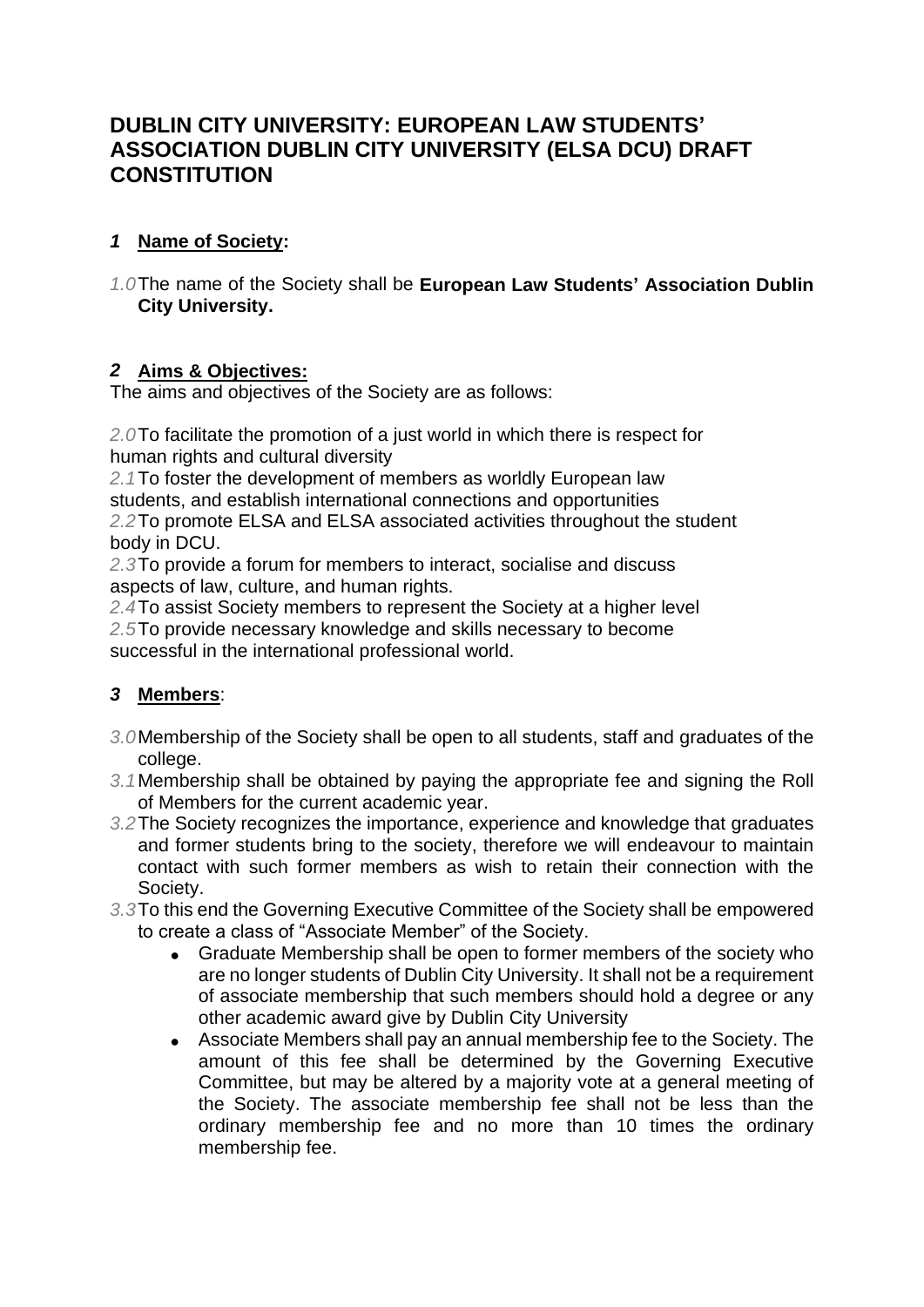- Associate Members shall be ineligible for election to the society's governing committee
- Associate Members shall be entitled to attend all general meetings of the society. Voting rights of associate members at general meetings shall be determined by the Governing Executive Committee and may be altered by a majority vote at a general meeting of the society.
- Other rights of Associate Members shall be determined by the Governing Executive Committee but may also be granted or revoked by a majority vote at a general meeting of the Society
- The rights of an Associate Member shall not exceed those of an ordinary member of the society

*3.4*All members shall be bound by this constitution

### *4* **Governing Executive Committee**:

- *4.0*The Society shall have a Governing Executive Committee (The Committee).
- *4.1*The Committee shall run the society of behalf of its members and in accordance with the aims and objectives and in compliance with the regulations set down by the Societies & Publications Committee.
- *4.2*Although decisions should be arrived at by the consensus of the committee (where possible), committee decisions shall be decided by majority voting.
- *4.3*A quorum shall be 2/3 of committee members
- *4.4*The Committee shall consist of these core positions:
- **President**
- Secretary General
- VP for Treasury
- VP for Seminars and Conferences
- VP for Academic Activities
- VP for Marketing
- VP for Student Trainee Exchange Programme (STEP)

And optional positions such as, but not exclusive to;

- **First Year BCL Representative**
- First Year EPL/Joint Honours Representative
- **Ordinary Member**

*4.5*The Term of Office of these elected officers shall be one academic year.

- *4.6*A person shall not hold the same office for more than 2 successive years.
- *4.7*The 1st Year representative on a committee must be in their 1st Year of study in DCU.

#### *5* **Election of the Governing Executive Committee**: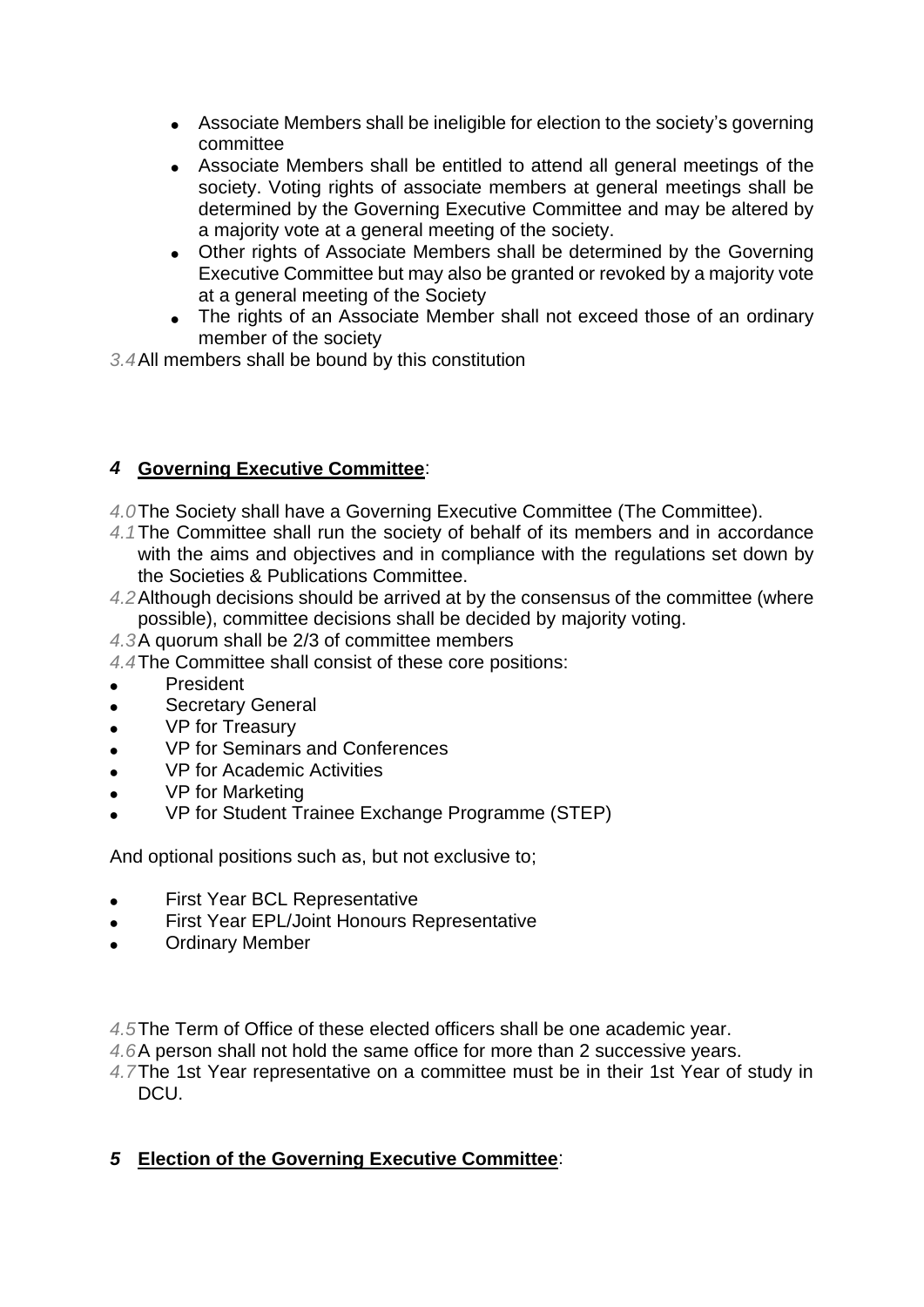- *5.0*The Committee Members shall be democratically elected at the Annual General Meeting (AGM) or at an Extra-ordinary General Meeting (EGM).
- *5.1*To seek election to the Committee, each candidate must have 2 nominations by current members of the society.

#### *6* **Duties of the Governing Executive Committee**:

- *6.0*The Chairperson shall be the Chief Officer of the society whose functions include chairing all meetings of the committee and officiating at meetings of the society.
- *6.1*The Chair of any meeting shall have an ordinary vote at committee meetings and meetings of the society. In the event of a tied vote on any matter she/he shall have the casting vote.
- *6.2*The Secretary's function shall be to deal with all correspondence and records of the society.
- *6.3*The Secretary keeps minutes of all committee meetings, of all general meetings, of the Annual General Meeting or any other meetings relating to the business of the society when requested by the committee.
- *6.4*The Secretary may keep a record of authorization of expenditure.
- *6.5*The Secretary shall give notice to all members of the society's meetings, events, and functions.
- *6.6*The Treasurer's function shall be to administer the funds of the society and to maintain accounts and budgets.
- *6.7*The Treasurer shall be responsible for the maintenance of accounts subject to the decision of the committee in compliance with the regulations set down by the Society Life Committee of DCU.
- *6.8*The Treasurer shall keep full records of income and expenditure of the society. The Treasurer shall also keep a record of who authorized various expenditures and shall issue receipts.
- *6.9*At least 2 signatories on the Society bank account shall sign all cheques and withdrawal forms for the Society's bank account.
- *6.10* Any 2 signatories on the Society bank account may sign cheques and withdrawal forms for the society on consultation with the Society Life Committee.
- *6.11* Unless otherwise designated, the treasurer shall be responsible for the fixed and current assets of the society in compliance with the regulations set down by the Society Life Committee.
- *6.12* Unless otherwise designated, the treasurer shall maintain a record of all fixed and current assets belonging to the society and will report an inventory list to the committee at the start and end of the academic year.
- *6.13* The VP for Marketing (along with the Secretary) shall be responsible for the advertising of all functions of the society through all means possible.
- *6.14* The VP for Marketing (along with the Secretary) shall deal with external correspondence and maintain records of the contribution outside bodies have had for the society and to give notice of all members of these contributions.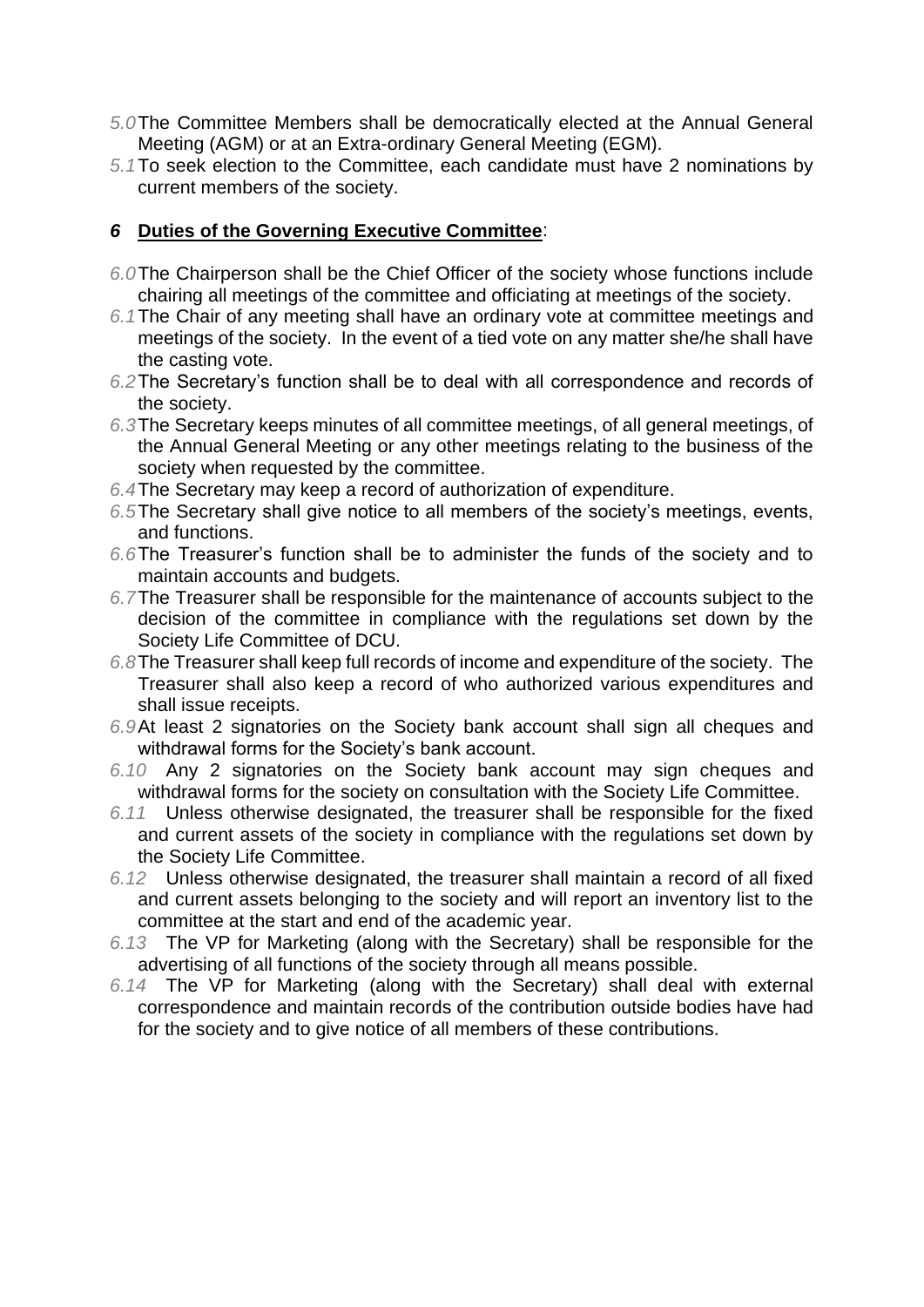### *7* **Dismissal and Resignation of Committee Members**:

*7.0*No member of the committee shall be dismissed from office unless:

- Written notice of a resolution to seek such a dismissal, signed by 10% of the members of the society is received 4 working days prior to a general meeting at which such a resolution shall be debated.
- $2/3$  of the Governing Executive Committee may also call a meeting to debate the dismissal of another committee member.
- *7.1*A resolution to dismiss a committee member shall be passed by a simple majority vote at the relevant and quorate meeting.
- *7.2*A committee member wishing to resign must submit a letter in writing declaring that intention to resign to the Chairperson or Secretary, who will immediately inform the committee as a whole.
- *7.3*The responsibilities of the newly resigned committee member shall be delegated to other committee member(s) until a by-election can be held to re-elect a new person to the position.

### *8* **Meetings**:

- *8.0*There shall be an Annual General Meeting (AGM) held each year.
- *8.1*The AGM shall be held no later than in the final month of the Academic year where the main committee members will be elected (where possible).
- *8.2*Elections for the offices of the Governing Executive Committee shall take place at this meeting.
- *8.3*A quorum of the meeting shall be 2 Governing Executive Committee members and 10% of the ordinary membership.
- *8.4*The business of the AGM shall include elections of relevant Executive Governing Committee as well as annual reports from the outgoing Governing Executive Committee (which should include a Treasurer's report on the finances of the society).

*8.5*An Extra-ordinary General Meeting (EGM) shall be convened if:

- 10% of the ordinary membership of the society requests such a meeting in writing.
- A quorum of the Governing Executive Committee requests such a meeting in writing.
- A vacancy on the current committee occurs and there is a need to elect a replacement.
- *8.6*Elections for the offices of the Governing Executive Committee shall only take place at the AGM or an EGM (where relevant).
- *8.7*Notice of all meetings shall be given to the membership at least 3 working days prior to the date of the meeting.
- *8.8*At a meeting, a member may propose a resolution relating to the business of the Society. The resolution shall be voted on by a show of hands and a declaration by the Chairperson that the resolution is carried (unless a secret ballot is demanded by any 5 members), this shall be conclusive evidence that the resolution has passed or failed.